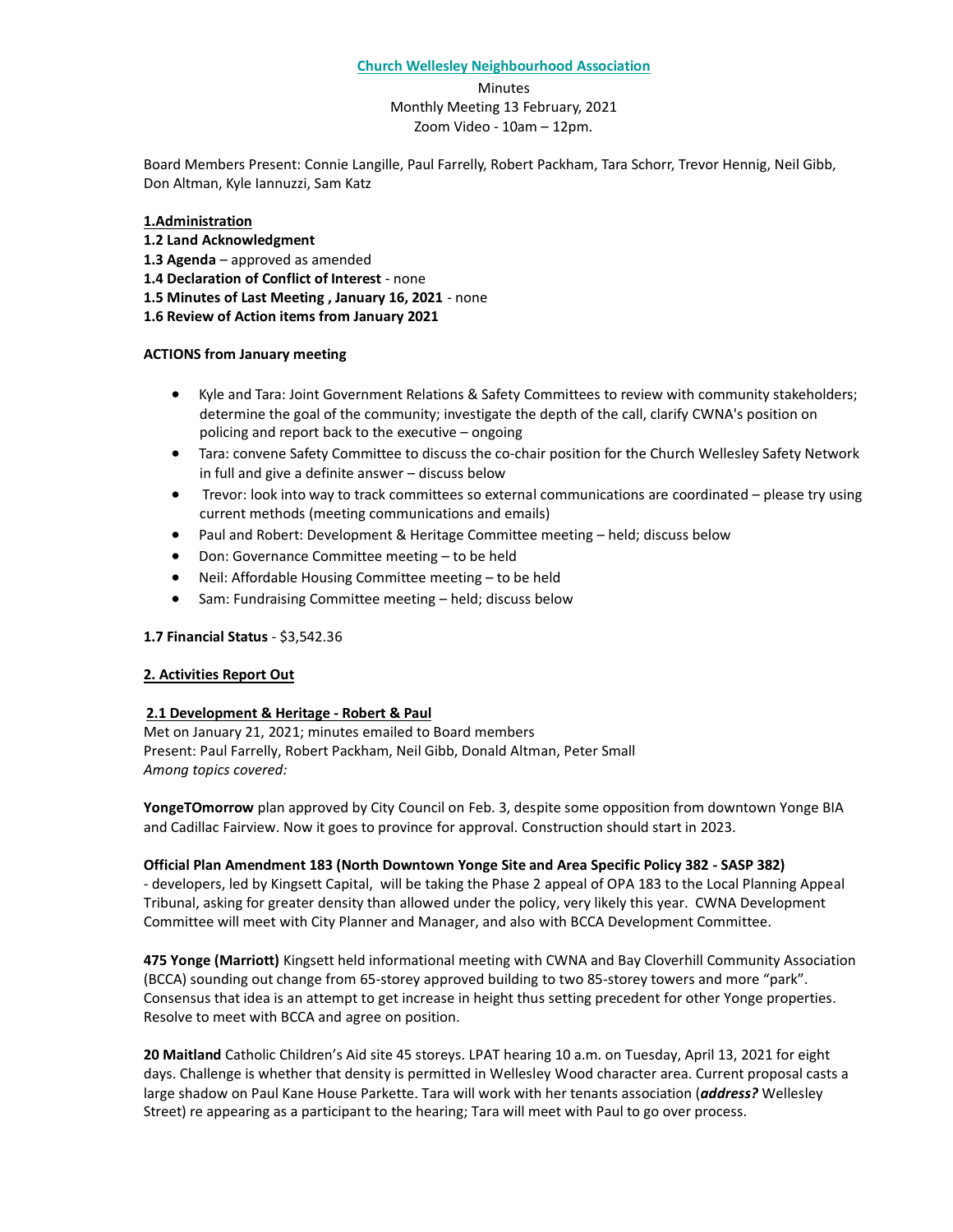**510 Yonge St** Kingsett has proposed a 59-storey tower at Bredalbane and Yonge, with parkland dedication at 431 Yonge. Shadow will be cast on linear parks.

**625 Church (at Charles; Traders' Building)** Working group in progress; Paul attending. Interest in ensuring open space on south elevation

**506 Church (Crews / Tangos)** Working group in progress. Paul and Robert attending. Issues of colour, Donna Shaw Lane access, recess front entrance on Church and leave room for heritage interpretation, breach of angular plane. A revised plan and Community Consultation expected within a month.

**2 Carlton** 72-storeys.City received a settlement offer from the developer. A case management conference/settlement hearing has been scheduled at the LPAT for March 18, 2021. CWNA will have some input on the site plan.

**Heritage** Met with Alex Corey, Senior Heritage Planner, members of Toronto, East York Community Preservation Panel and Adam Wynne. There is an LPAT hearing on Historic Yonge Heritage Conservation District in the 2021 Work Plan. Planning a project, along with Architectural Conservancy of Ontario and ArQuives, to get a batch listing of heritage buildings in North Downtown Yonge (including Church Street), which requires less documentation per building. Listing provides the first layer of protection, which is 30 day hold on demolition.

# **2.2 Placemaking - Connie**

- ShowLoveTO art installation in Barbara Hall Park (BHP) March 4th installation
- Benches waiting for information on new benches for BHP
- Parks Redesign (George Hislop, Norman Jewison, Alexander Street Parkette) Community Resource Group Meeting Feb. 9
	- Connie, Paul and Trevor attended
	- plans have evolved greatly and there was a lot of detail in the resource documents;
	- some CWNA comments were on relation to neighbouring properties
	- public meeting is on February 17
- CafeTO 2021

– City will roll out CafeTO this summer; CWNA supports opening up Church Street, but would like to revisit the idea of a street closure with a park-like setting as was proposed by Kyle last year.

-- Kyle informed the Board about the Healthy Communities Initiative, a federal grant program aimed at creating safe and vibrant public spaces. Deadline for the first tranche of grants applications is March 9. Both the Councillor and BIA would have to be in agreement with CWNA on the project. CWNA Board agreed that a project to improve the public realm of Church Street over the warmer months, by making it more pedestrian friendly and green, is something we should work towards. Tara said that a grant writer would easily cost several thousand dollars and we'd need someone who was qualified in this type of grant. Sam said that asking someone to volunteer to write a grant is a huge ask. Connie is going to take a look at the application and ask Jane Farrow for advice. (Related: Tara said Farmers' Market could be a candidate for the next tranche of grants.)

• Church Street resurfacing (Gloucester north) & traffic light installation at Gloucester scheduled for the spring

### **2.3 Government Relations - Kyle**

- Review of draft community survey on government relations priorities
- January 22 GR Committee meeting Minutes: https://tinyurl.com/1bdp8vip
- Policing: Tara to forward background info; it will take some time for CWNA to formulate a statement or endorsement on this issue.

### **2.4 Affordable Housing – Neil**

• no report at this time

#### **2.5 Governance – Don**

- will schedule a meeting before next Board meeting